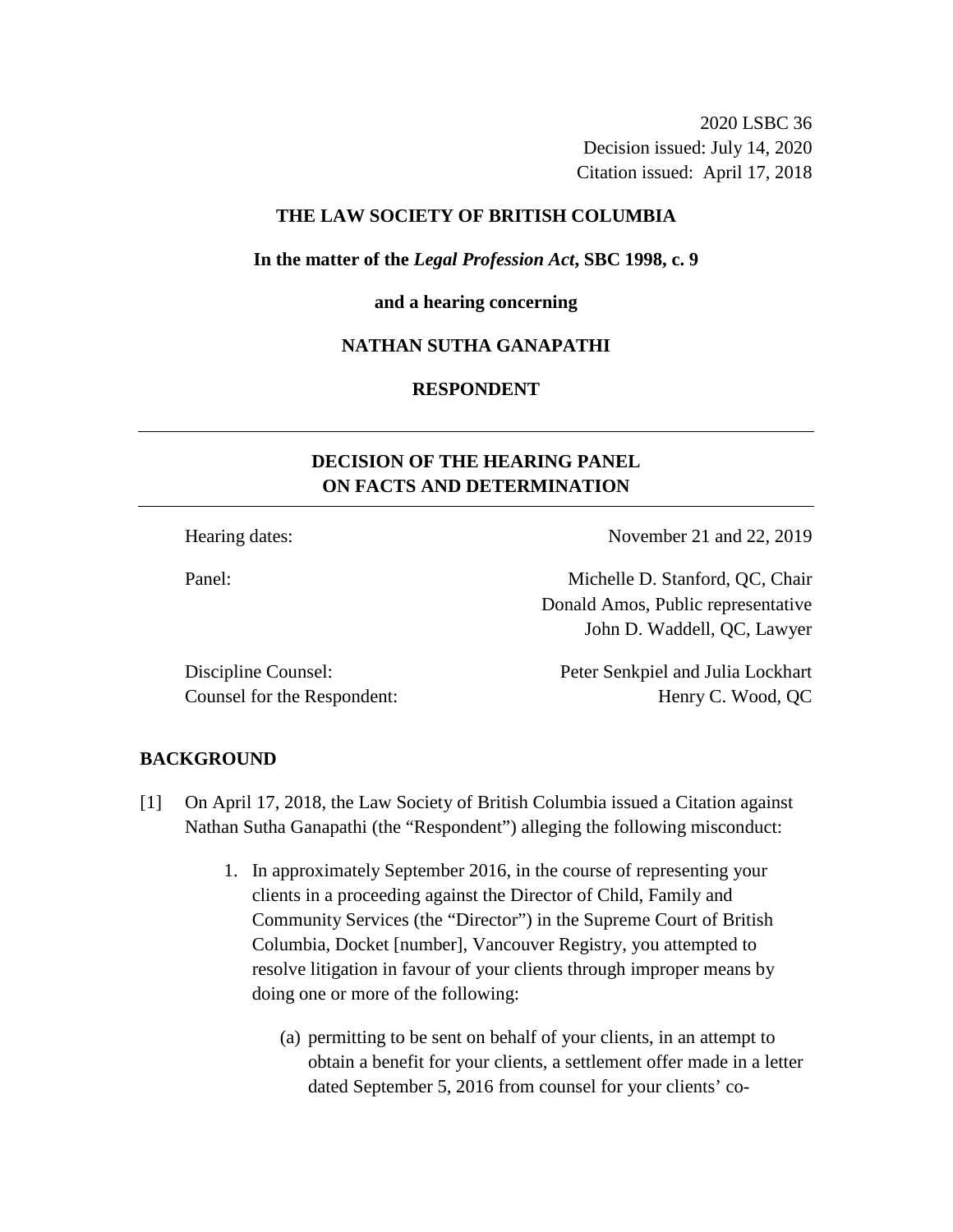petitioners to counsel for the Director, in which counsel for the copetitioners threatened to expose alleged perjury by representatives of the Director in related proceedings unless the Director agreed to settle the litigation as your clients proposed; and

- (b) through the threat described in the preceding sub-paragraph, attempting to influence the Director to exercise her statutory decision-making authority for an improper purpose.
- [2] It is alleged that the conduct underlying the stipulated allegations constitutes professional misconduct, pursuant to s. 38(4) of the *Legal Profession Act*.
- [3] The Respondent admitted service of the Citation. The parties filed a joint Notice to Admit (the "NTA") containing 22 tabs entered as Exhibit 2 in these proceedings.

## **STATEMENT OF FACTS**

- [4] The agreed facts are set out as follows.
- [5] On or about May 2016, the Respondent was retained by JS and AS (together, the "Birth Parents"). The Birth Parents are the biological parents of SS, a girl born on October 21, 2013.
- [6] A few days after SS was born, the Director of Child, Family and Community Services (the "Director") placed SS in the care of LM and RB (together, the "Foster Parents"), pursuant to the *Child, Family and Community Service Act*, RSBC 1996, c. 46.
- [7] Shortly after SS was placed with them, the Foster Parents decided that they wished to adopt her. The Birth Parents were in favour of the adoption of SS by the Foster Parents.
- [8] The Director would not consent to the adoption, taking the position that it was in the best interests of SS to be placed with parents in Ontario (the "Ontario Adults") who were already the adoptive parents of two older siblings of SS.
- [9] The Foster Parents retained counsel, JH. From the fall of 2015 to March 2016, JH embarked on a series of protracted Supreme Court applications, including *Charter* claims ("Petitions No. 1 and No. 2") in an effort to secure the adoption of SS.
- [10] Both petitions were either dismissed or struck in their entirety. JH appealed both decisions.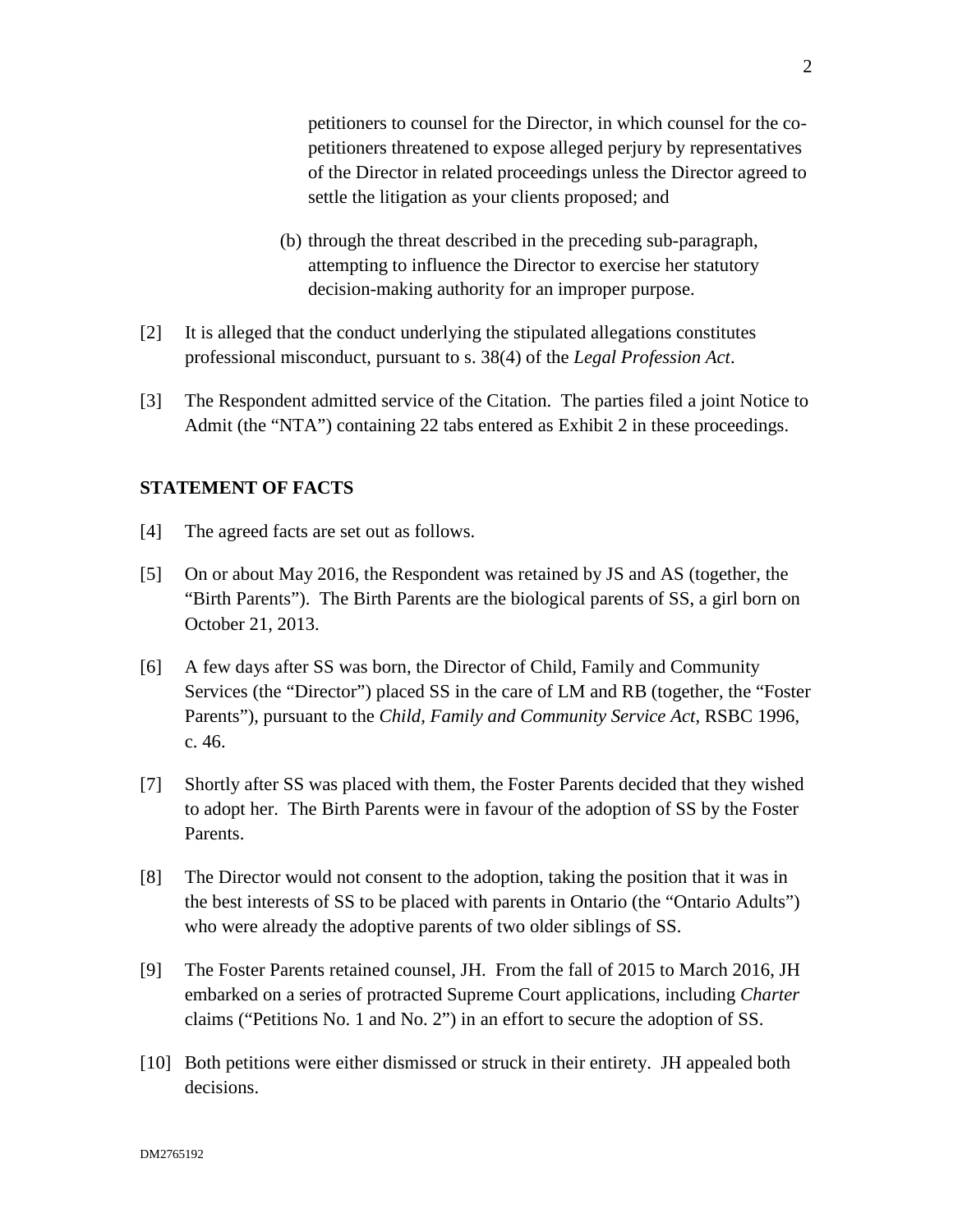- [11] The Respondent was retained by the Birth Parents on or about May 2016.
- [12] A team, or "Team M", was created and included the Respondent, JH, the Foster Parents, the Birth Parents and Dr. M. It was Dr. M, who was the father of LM, one of the Foster Parents, who paid the Respondent's accounts.
- [13] In addition to his clients, the Respondent provided legal advice to the Foster Parents and Dr. M, with the consent of JH, and admitted in evidence that the lines were "blurry" with respect to his clients and JH's clients.
- [14] On May 30, 2016, the Respondent, on behalf of the Birth Parents, filed a third petition ("Petition No. 3") against the Director, seeking to overturn all of the steps taken to remove SS from the care and custody of the Birth Parents, with a view to enabling the Birth Parents to decide to place SS with the Foster Parents for adoption.
- [15] On June 15, 2016, the appeals from Petitions No. 1 and 2 were heard by a five judge division, and judgment was reserved.
- [16] On August 12, 2016, the Respondent and JH, on behalf of the Foster Parents, the Birth Parents and the BC Metis Federation, filed a petition ("Petition No. 4") against the Director seeking a declaration that SS had already been adopted by the Foster Parents by way of a Metis custom adoption.
- [17] The Director applied to strike out Petitions No. 3 and 4 as abuses of process.

### **The audio recording**

- [18] On May 3, 2016, the Director arranged for SS to participate in a video conference with her sisters and the Ontario Adults (the "Video Conference"). The Foster Parents were not permitted to attend the Video Conference. SS was accompanied by various social workers.
- [19] Unbeknownst to the social workers who participated in the Video Conference, an audio recording was made of the Video Conference.
- [20] On or about August 6, 2016, the Respondent was advised by JH that an audio recording of the Video Conference had been made.
- [21] On September 1, 2016, the Respondent received, attached to an email from JH, an audio recording of the Video Conference, as well as an unofficial transcript of the same audio recording attached to an email from BW, JH's legal assistant.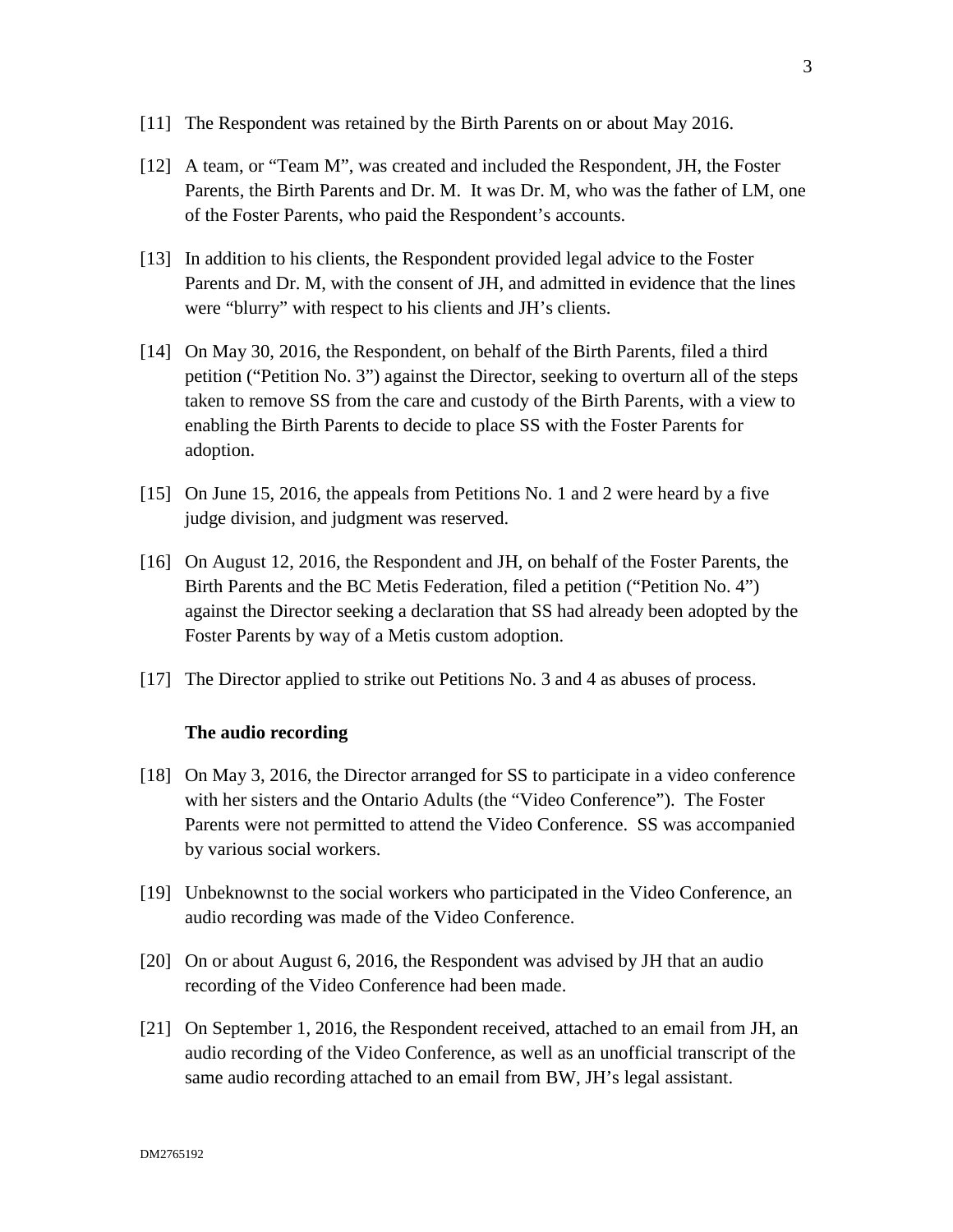[22] The Respondent formed the view that the audio recording contradicted sworn evidence of three social workers who had participated in the Video Conference.

## **The letter**

- [23] On September 5, 2016, at about 1:06 pm, JH sent the Respondent an email attaching a draft letter to counsel for the Director (the "1:06 pm Draft"). The parties disagree as to whether the draft form of this letter was attached to this particular email, but the Respondent agrees that he received and read an email from JH that contained the 1:06 pm Draft on September 5, 2016.
- [24] In the 1:06 pm Draft, JH wrote:

Given the foregoing evidence of perjury by at least 2 social workers, the Director is acting in bad faith. This is critical information which should be made available to Madam Justice Dickson, the panel hearing the appeal, and every subsequent Justice hearing any further matter in these and all related proceedings.

I have instructions from my clients and counsel for the birth parents that if the Director is prepared to consent to my clients adopting SS **by 4:00 p.m. this Thursday, September 8, 2016**, they and the birth parents are prepared to discontinue all legal proceedings, with the exception, of course, of the finalization of the adoption, and will enter into comprehensive releases involving all of the parties with respect to any and all possible legal outstanding matters including claims for costs.

Please review the foregoing and advise by no later than 4:00 p.m. Thursday, September 8, 2016. Please note that notwithstanding that this letter is written on a without prejudice basis we reserve the right to be able to use this letter at a later date to claim costs against the Director, in the event that there is no settlement and it is deemed necessary by us.

[emphasis in the original]

- [25] Following his review of the email and the 1:06 pm Draft, the Respondent spoke by telephone with JH on September 5, 2016.
- [26] At about 7:15 pm on September 5, 2016, the Respondent received a second email from JH attaching a revised draft letter to counsel for the Director (the "7:15 pm Draft").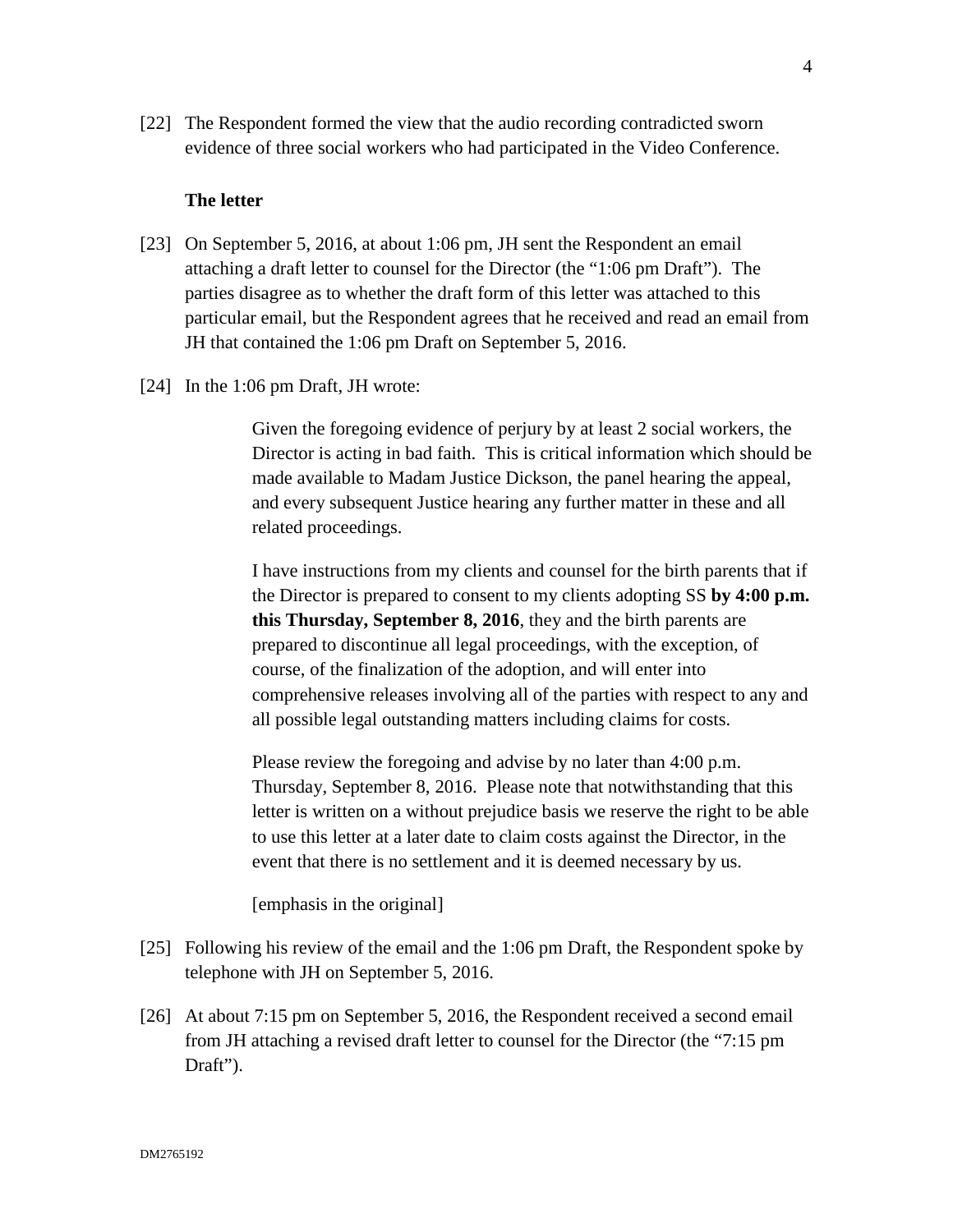- [27] Neither the Respondent nor JH are clear on the number and the nature of communications that occurred between them on September 5, 2016 and whether they occurred between the 1:06 pm Draft and the 7:15 pm Draft. However, it is agreed that the Respondent did not specifically object to the 1:06 pm Draft, which included the reference to JH having received instructions from "counsel for the birth parents." In fact, the Respondent had indicated in an email that it should be mentioned.
- [28] At 7:15 pm, JH emailed the following draft (the "7:15 pm Draft"):

Given the foregoing evidence of perjury by at least 2 social workers, the Director is acting in bad faith. This is critical information which should be made available to Madam Justice Dickson, the panel hearing the appeal, and every subsequent Justice hearing any further matter in these and all related proceedings.

I have instructions from my clients, counsel for the birth parents and the President of the BC Metis Federation, that if the Director is prepared to consent to my clients adopting SS **by 10:00 a.m. this Wednesday, September 7, 2016**, my clients, the birth parents, and the BC Metis Federation are prepared to discontinue all legal proceedings, with the exception, of course, of the finalization of the adoption, and will enter into comprehensive releases involving all of the parties with respect to any and all possible legal outstanding matters.

Please review the foregoing and advise by no later than 10:00 a.m. Wednesday, September 7, 2016. Please note that notwithstanding that this letter is written on a without prejudice basis we reserve the right to be able to use this letter at a later date to claim costs against the Director, in the event that there is no settlement and it is deemed necessary by us.

[emphasis in the original]

- [29] It is agreed that the Respondent received and read the above email and the 7:15 pm Draft on September 5, 2016.
- [30] At 7:22 pm on September 5, 2016, the Respondent, the Foster Parents and Dr. M received a further email from JH. The email attached the following draft letter to counsel for the Director (the "7:22 pm Draft"):

Given the foregoing evidence of perjury by at least 2 social workers, the Director is acting in bad faith. This is critical information which should be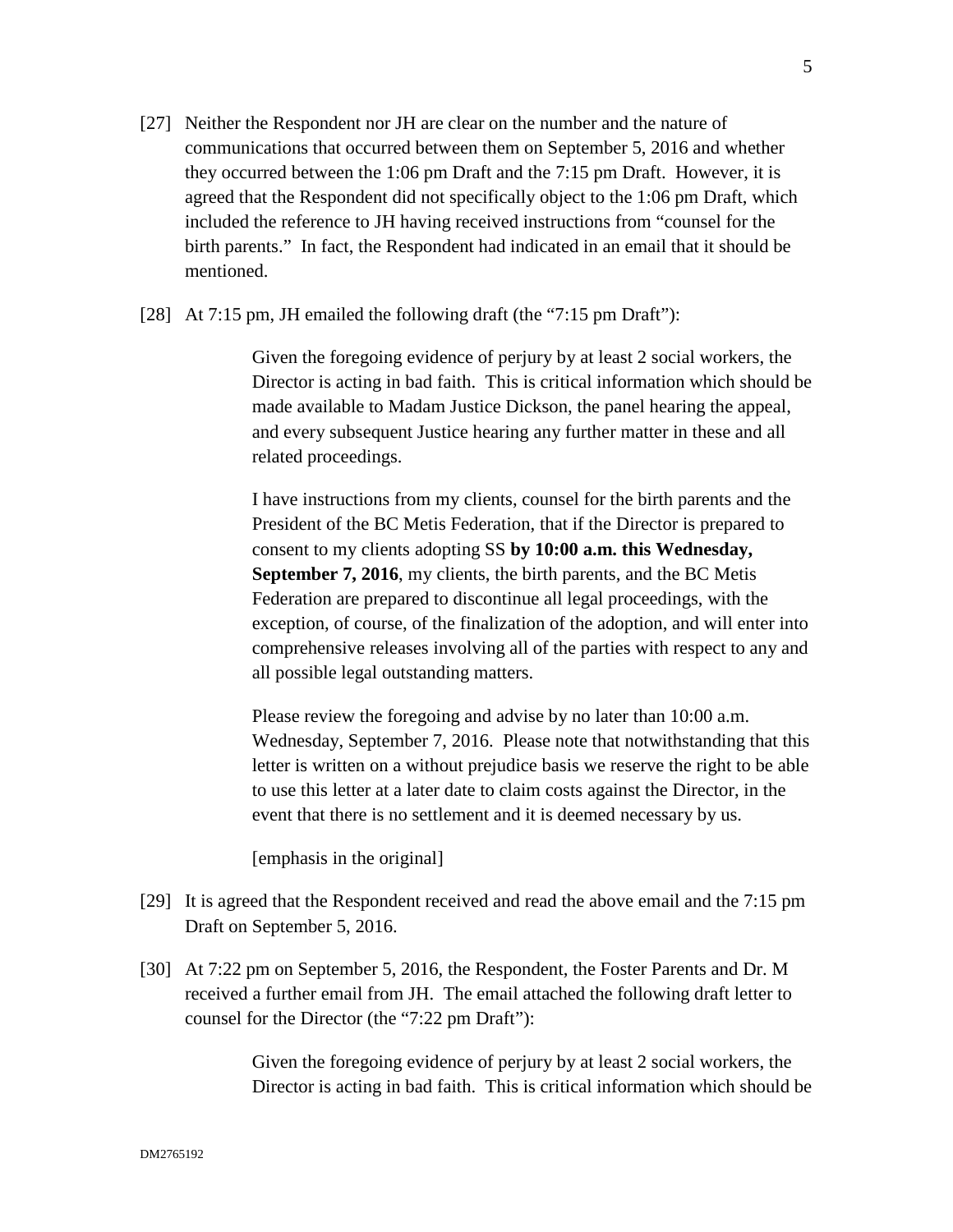made available to Madam Justice Dickson, the panel hearing the appeal, and every subsequent Justice hearing any further matter in these and all related proceedings.

I have instructions from my clients, counsel for the birth parents, and the President of the BC Metis Federation, that if the Director is prepared to consent to my clients adopting SS **by 10:00 a.m. this Wednesday, September 7, 2016**, my clients, the birth parents and the BC Metis Federation are prepared to discontinue all legal proceedings, with the exception, of course, of the finalization of the adoption, and will enter into comprehensive releases involving all of the parties with respect to any and all possible legal outstanding matters.

Please review the foregoing and advise by no later than 10:00 a.m. Wednesday, September 7, 2016. Please note that notwithstanding that this letter is written on a without prejudice basis we reserve the right to be able to use this letter at a later date to claim costs against the Director, in the event that there is no settlement and it is deemed necessary by us.

[emphasis in the original]

- [31] In the email attaching the 7:22 pm Draft, JH wrote: "Nathan has approved."
- [32] At approximately 8:04 pm on September 5, 2016, JH sent an email to counsel for the Director, copying the Respondent, attaching a letter (the "Letter").
- [33] In the Letter, JH wrote:

Given the foregoing evidence of perjury by 3 social workers, the Director is certainly acting in bad faith. This is critical information which should be made available to Madam Justice Dickson, the panel hearing the appeal, and every subsequent Justice hearing any further matter in these and all related proceedings. Should the contested litigation continue, appropriate sanctions may be appropriate against the 3 social workers and the Director.

I have instructions from my clients, counsel for the birth parents, and the President of the BC Metis Federation, that if the Director is prepared to consent to my clients adopting SS **by 10:00 a.m. this Wednesday, September 7, 2016**, my clients, the birth parents, and the BC Metis Federation are prepared to discontinue all legal proceedings, with the exception, of course, of the finalization of the adoption, and will enter into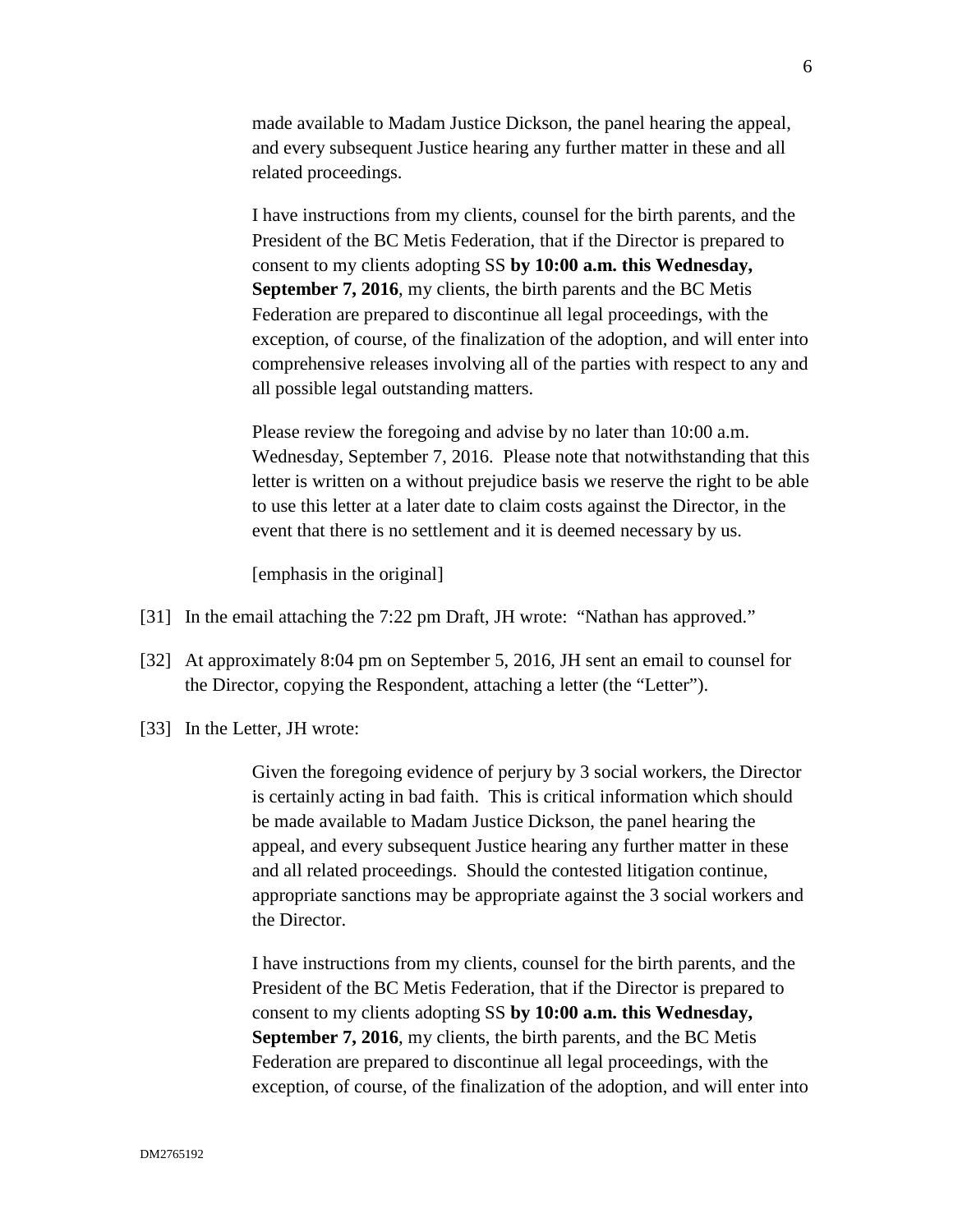comprehensive releases involving all of the parties with respect to any and all possible legal outstanding matters.

Please review the foregoing and advise by no later than 10:00 a.m. Wednesday, September 7, 2016. Please note that notwithstanding that this letter is written on a without prejudice basis we reserve the right to be able to use this letter at a later date to claim costs against the Director, in the event that there is no settlement and it is deemed necessary by us.

[emphasis in the original]

- [34] It is agreed that, following receipt of the Letter, the Respondent never communicated to any party that he had not approved the contents of the Letter.
- [35] The settlement offer contained in the Letter was declined by counsel for the Director.

### **Outcome of the proceedings after the Letter**

- [36] On September 13, 2016, the Court of Appeal dismissed the appeal arising from Petitions No. 1 and 2.
- [37] On September 28, 2016, Fisher J. struck Petitions No. 3 and 4 as abuses of process.
- [38] On December 21, 2016, the Director applied for special costs against the Respondent and JH personally, arising from Petitions No. 3 and 4 and the Letter.
- [39] On July 10, 2017, Fisher J. ordered that the Respondent and JH pay special costs of Petition No. 4. Fisher J. allocated 75 per cent of the costs to JH and 25 per cent to the Respondent.

### **Law Society investigation**

- [40] On July 17, 2017, the Respondent reported to the Law Society concerning the issues arising from the reasons of Fisher J. regarding special costs.
- [41] The Law Society followed up with an investigation and on December 20, 2017, the Respondent was interviewed by a Law Society staff lawyer in which the Respondent stated the following:

JF: . . . When you're referring to L, that's -- were you referring to LM?

NSG: Yes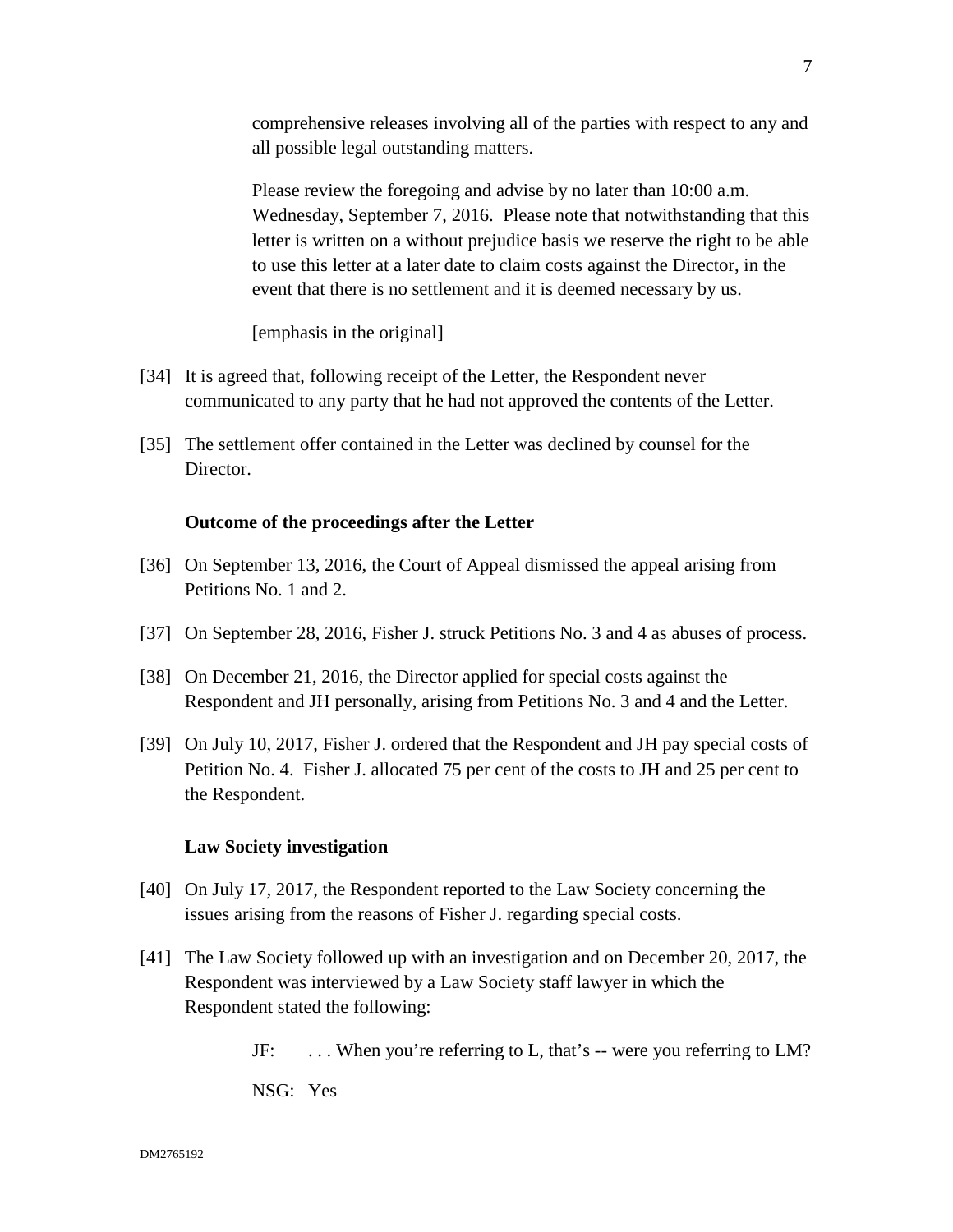NSG: Yes.

- JF: And she was JH's client?
- NSG: Yes and no. At some stage the line became very blurry.
- JF: Well, that's the thing I wanted to understand, is -- I've seen a number of emails back and forth and phone messages, et cetera, in which it appears that JH is talking directly to your clients or you're talking directly to his clients, that in effect you are -- although notionally you're representing them independently, as you say the lines were blurred. It was kind of a group --
- NSG: Yes.
- JF: -- effort? Okay.

## **THE LAW**

### **Onus and standard of proof**

[42] The onus of proving the allegations in the Citation is on the Law Society and the standard of proof is the balance of probabilities: *Foo v. Law Society of BC*, 2017 BCCA 151, at para. 63.

#### **The test for professional misconduct**

- [43] The test for what constitutes professional misconduct is "whether the facts as made out disclose a marked departure from that conduct the Law Society expects of its members": *Law Society of BC v. Martin,* 2005 LSBC 16, at para. 171.
- [44] In *Law Society of BC v. Harding,* 2014 LSBC 52, (*Harding* hearing) the panel referred to *Martin* and added the following at paras. 76 to 79:

In our view, given all the cases and the guiding principles from *Stevens v. Law Society (Upper Canada)* (1979), 55 OR (2d) 405 (Div. Ct.), and the marked departure test from *Martin,* there must be culpability in the sense that the lawyer must be responsible for the conduct that is the marked departure. The words "marked departure" are where one finds the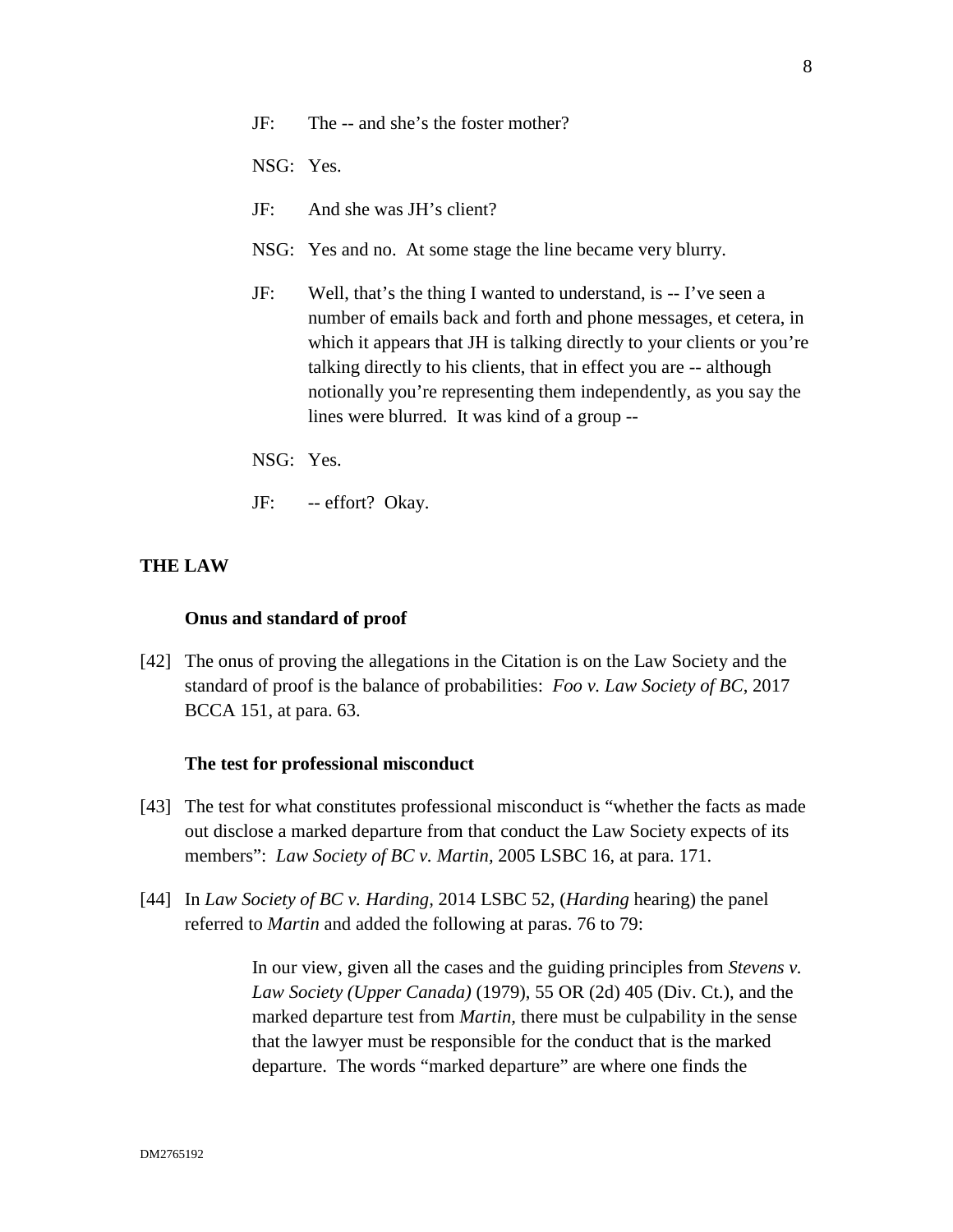requirement that the nature of the conduct must be aggravated or, to use the words of *Stevens*, outside the permissible bounds.

As *Stevens* and *Re: Lawyer 12* (both the single-bencher (2011 LSBC 11) and the review decision (2011 LSBC 35)) make clear the panel must look at all of the circumstances. In *Law Society of BC v. Lyons*, 2008 LSBC 09, the panel set out the following factors to consider in determining whether given conduct rises to the level of professional misconduct:

- (a) the gravity of the misconduct;
- (b) the duration of the misconduct;
- (c) the number of breaches;
- (d) the presence or absence of *mala fides*; and
- (e) the harm caused.

The requirement that all the circumstances be considered and the factors set out in *Lyons* preclude an assertion that particular factors are determinative or trump factors.

Accordingly, it is not helpful to characterize the nature of blameworthiness with reference to categories of conduct that will or will not establish professional misconduct in any given case. Whether there was intention, or a "mere mistake", "inadvertence", or events "beyond one's control" is not determinative. While such evidence is relevant as part of the circumstances as a whole to be considered, absence of advertence or intention or control will not automatically result in a defence to professional misconduct because the nature of the conduct, be it a mistake or inadvertence, may be aggravated enough that it is a marked departure from the norm. On the other hand, such evidence, taken as a part of the consideration of the circumstances as a whole, may be part of an assessment that the impugned conduct did not cross the permissible bounds.

- [45] While the presence of *bona fides* will not excuse conduct that is otherwise professional misconduct, advertence or *mala fides* is not required to prove professional misconduct.
- [46] The review panel in *Law Society of BC v. Foo*, 2015 LSBC 34, dealt with a factual situation in which the applicant, who normally represented parents of children who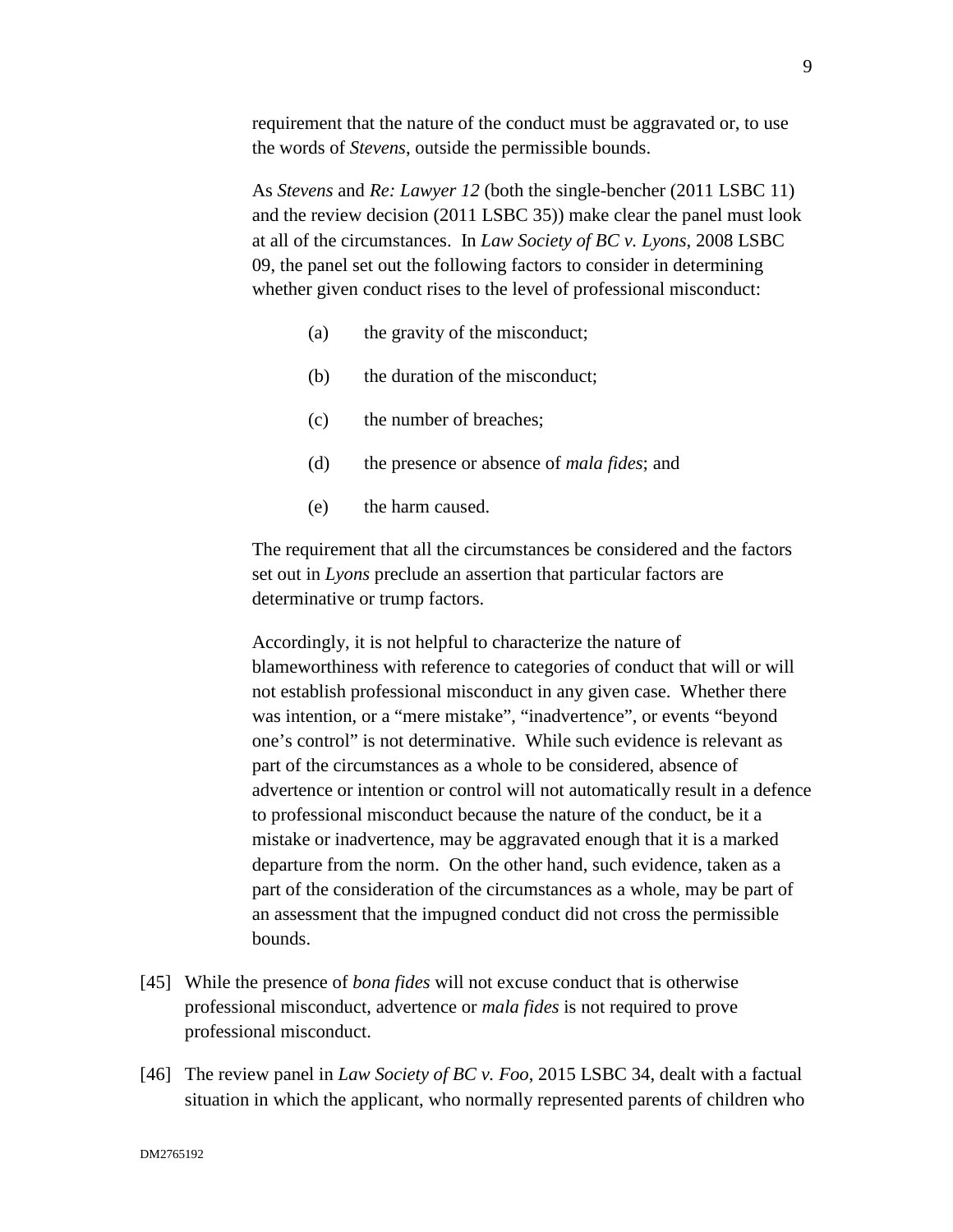had been apprehended by the Ministry of Children and Family Development, saw a Ministry social worker, AM, whom he had never met, in a hallway of the Quesnel courthouse and asked "Are you 'AM' … the social worker?" The social worker answered "maybe – who's asking?" The applicant then said "I should shoot you … you take away too many kids."

[47] The review panel found that the respondent did not have to intend that the statement be interpreted as a threat to prove professional misconduct, and said at paras. 16 and 17:

> [It is the Review Panel's decision that the hearing panel did not err on the issue of the comment being a threat and merely joke. Although "I should shoot you …. You take away too many kids" was not meant as a threat, in AM's interview with the Law Society, (admitted as evidence at the hearing on Fact and Determination) AM admitted taking Mr. Foo's comments as a threat, although she did not believe the Applicant would act on that threat. Said the panel:

Even if the Respondent did not intend to intimidate or threaten AM with his comments, the Panel finds that he was irresponsible and did not adequately consider the impact that his words (specifically, that he "should shoot" her and that she "takes away too many kids") would have in this emotionally charged situation where parents are in conflict with the Ministry and where others outside the courtroom would overhear his comments.

We agree with the position of the Law Society, namely, that it is not necessary to prove that the words were intended to be threatening in order to prove professional misconduct.

[48] The review board in *Law Society of BC v Harding*, 2015 LSBC 45, added further support to this position at paras. 39 to 45:

> It is this Review Board's view that the hearing panel erred by reasoning that, since the crowbar comment was not a threat, its utterance was therefore not professional misconduct. One further step in the analysis was required. The words of the review panel in *Berge*, 2007 LSBC 07, are apt here:

[37] The Benchers specifically reject the Applicant's submission that only conduct that is criminal or overtly dishonest should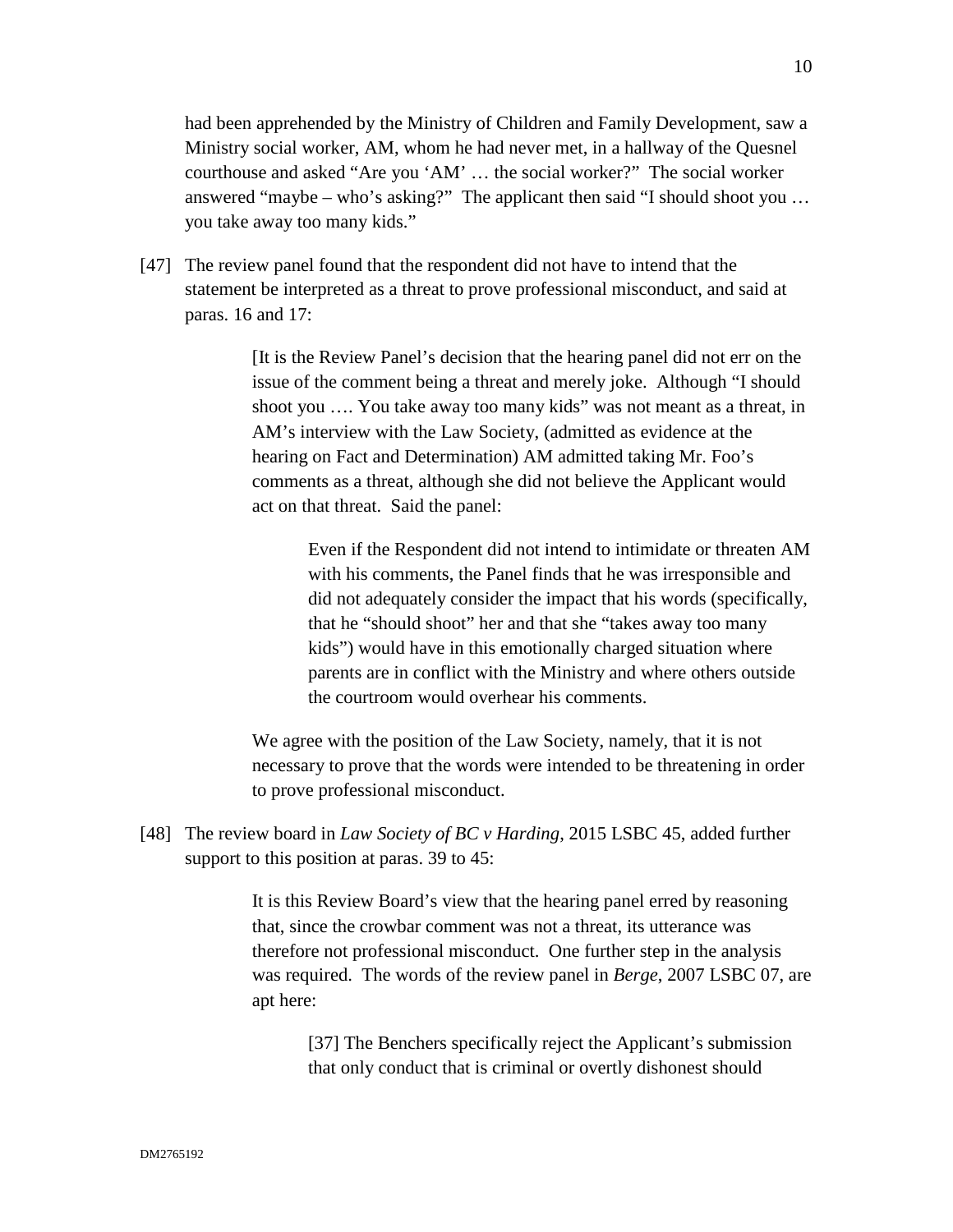warrant investigation as conduct unbecoming and potential sanction.

[38] … Conduct unbecoming not only includes the obvious examples of criminal conduct and dishonesty, but it also includes "any act of any member that will seriously compromise the body of the profession in the public estimation." See *Hands v. Law Society of Upper Canada* (1889), 16 OR 625.

There is no misconduct in calling for the assistance of the police to deal with a dispute. However, the reason given to the police in order to encourage them to attend is another matter.

In *Law Society of BC v. Foo*, 2013 LSBC 26, at paragraph 49 the hearing panel held:

> Even *if the Respondent did not intend to intimidate or threaten* AM with his comments, the Panel finds that he was irresponsible and did not adequately consider the impact that his words (specifically, that he "should shoot" her and that she "takes away too many kids") would have in this emotionally charged situation where parents are in conflict with the Ministry and where others outside the courtroom would overhear his comments.

[emphasis added (by *Harding* review board)]

The hearing panel should have asked: accepting the Respondent's explanation, and even if this comment was not intended as a threat, in the context in which these words were said was it *a marked departure from that conduct the Law Society expects of its members*?

[emphasis in original]

It is arguable that the hearing panel did implicitly make the above analysis. If so, this Review Board disagrees with their conclusion that this conduct, in context, is not professional misconduct.

As in *Foo* the words said by the Respondent were found by the hearing panel to be irresponsible. Unlike *Foo*, where the hearing panel in that decision found that Foo "*did not adequately consider the impact of his words*," the Respondent knew full well what the impact of his words would be – it would cause the police to attend when they otherwise may not have, or may have come at a later time. This is the problem with the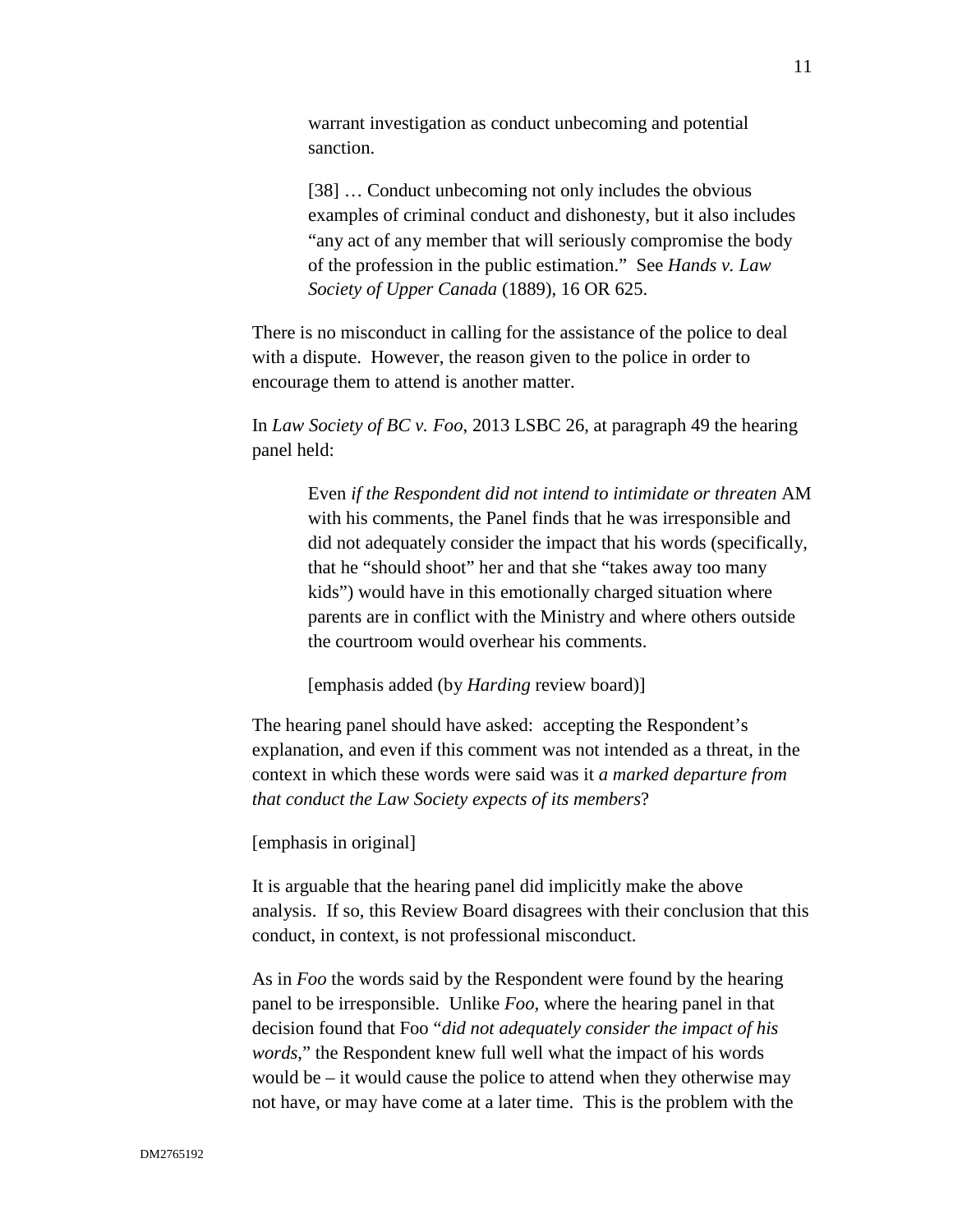Respondent's comment and the intention behind those words: one cannot say whatever one likes in order to motivate, or manipulate, a person or entity, such as a peace officer, to do something they may not have otherwise done. You cannot yell "fire" in a crowded theatre when there is no fire.

[emphasis added (by *Harding* review board)]

The Respondent knew full well that raising the possibility of violence, even if he did not actually intend any violence, would cause the police to attend. This is wrong, and it is difficult to see how this is not professional misconduct. A lawyer not getting his way and then behaving in a manner that is described as "aggressive and rude" and "aggressive and condescending," in and of itself, may or may not "cross the line." However, if in addition to that the lawyer then escalates the situation by raising the spectre of violence by saying something (the "crowbar" comment) that is "ill-considered," "ill-advised" and "should not have been made" with the intent of causing the police to attend, this is "a marked departure from that conduct the Law Society expects of its members."

[49] Two provisions of the *Code of Professional Conduct for British Columbia* (the "*BC Code*") are relevant to this Citation. The first is rule 3.2-5 of the *BC Code***:**

Threatening criminal or regulatory proceedings

**3.2-5** A lawyer must not, in an attempt to gain a benefit for a client, threaten, or advise a client to threaten:

- (a) to initiate or proceed with a criminal or quasi-criminal charge; or
- (b) to make a complaint to a regulatory authority.
- [50] Commentary 1 to that rule indicates that:

It is an abuse of the court or regulatory authority's process to threaten to make or advance a complaint in order to secure the satisfaction of a private grievance. …

- [51] The second relevant *BC Code* provision is rule 2.1-5(d) under the Canons of Legal Ethics and duty to clients:
	- (d) No client is entitled to receive, nor should any lawyer render any service or advice involving disloyalty to the state or disrespect for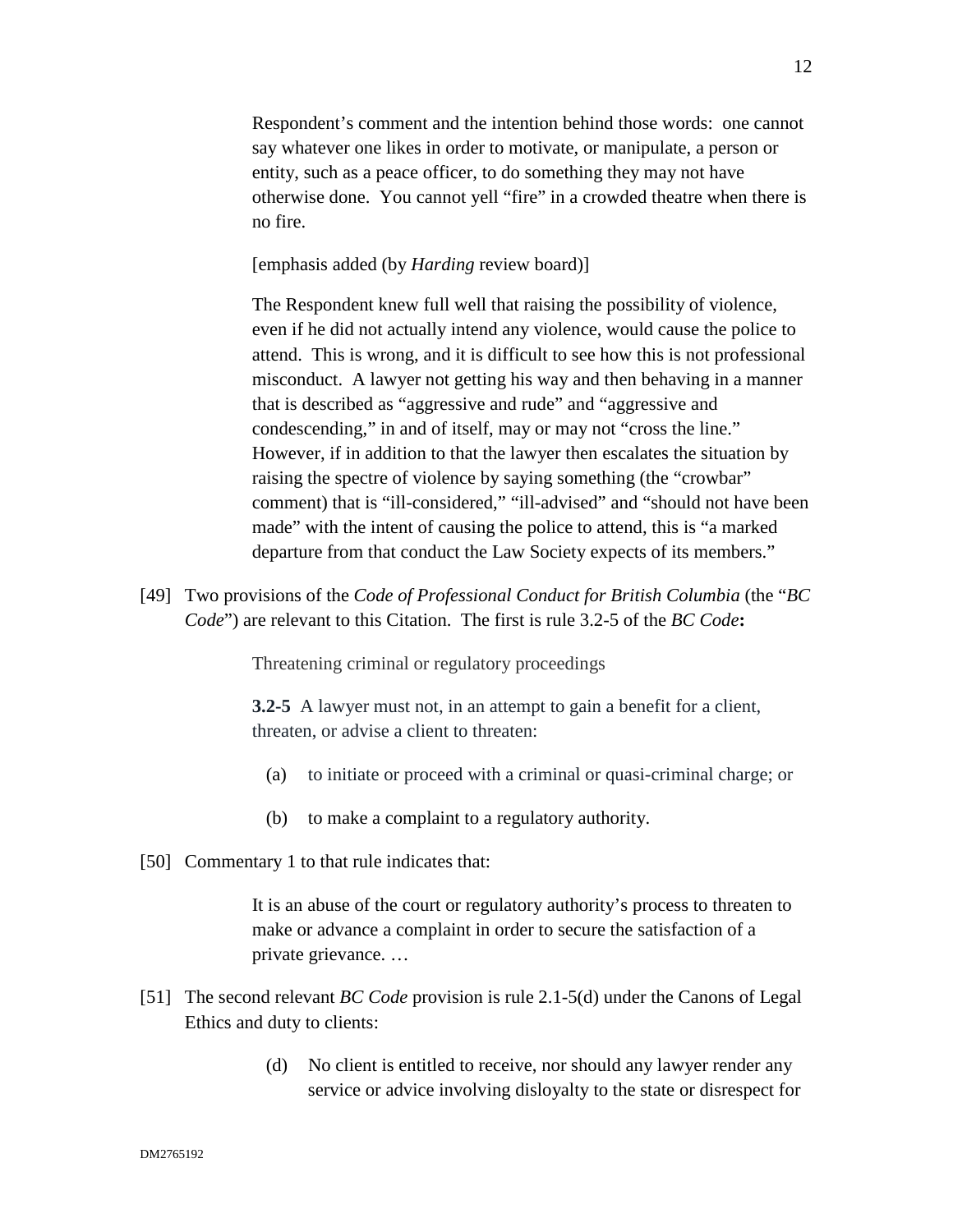judicial office, or the corruption of any persons exercising a public or private trust, or deception or betrayal of the public.

## **POSITIONS OF THE PARTIES**

### **The Law Society**

[52] In its closing submissions, counsel for the Law Society poses this question:

To what extent was the Respondent involved in the "preparation and sending of the Letter" and does his involvement constitute professional misconduct?

- [53] Counsel for the Law Society argues that the Respondent was a willing participant in the decision-making related to the Letter that was threatening in tone, that he permitted the Letter to be sent that included his instructions on behalf of his clients, the Birth Parents, and that he sought a settlement that would benefit the Birth Parents and his effective clients, the Foster Parents.
- [54] The Law Society asserts that, at all material times, the Respondent understood what perjury, blackmail and extortion were and that they were contrary to the *Criminal Code.*
- [55] The Law Society relies in part on the Respondent's evidence during the Law Society investigation and interview in which the Respondent indicated the following at tab 21, exhibit 2 of the NTA:
	- Q: Okay. A bit indelicate, but I do have to press a bit on this point and say the concern – I'm going to suggest there'd be two obvious concerns. One is I think you're undoubtedly familiar with the provision in the *BC Code* of Conduct that suggests it's improper for a lawyer to threaten criminal or regulatory proceedings in an attempt to gain an advantage for their client.
	- A: Yes.
	- Q: And did you understand that letter to be inconsistent with that?
	- A: Yes …
	- Q: Okay. Well, that's there's a second -- I mean arguably that letter constitutes a breach of section 342 [sic] of the *Criminal Code*. I mean it could be considered as an extortion attempt?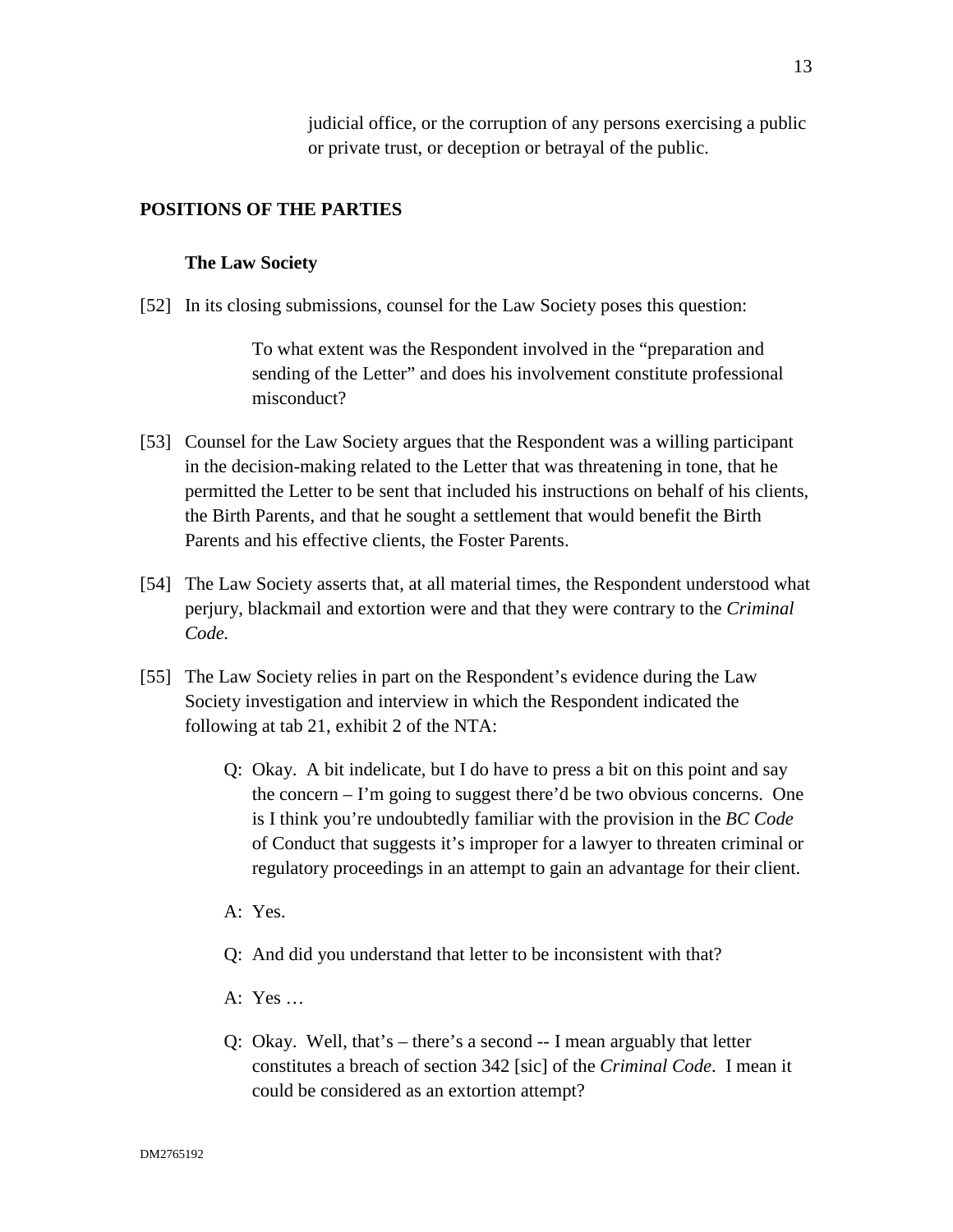A: Yes.

- [56] The Law Society submits that the Respondent exerted influence on the content of one of the drafts of the Letter to omit reference to the audio recording based on his concerns arising out of legal advice he received.
- [57] The Law Society also relies on the Respondent's admission that, upon reading the draft emails of the intended letter on September 5, 2016, the Respondent and JH discussed the Respondent's concerns about using the audio recording as leverage in the adoption negotiations. While the Respondent was concerned it was "blackmail" and unacceptable, JH explained it was more truly "whitemail" and therefore acceptable. The Law Society argues that the Respondent accepted JH's explanation and ultimately acquiesced with the strategy to send such a letter to the Director.
- [58] Additionally, the Law Society asserts that, even though the Respondent sought legal advice regarding the use of the audio recording as leverage for negotiations with the Director and was advised of its potential criminality, he failed to heed the advice to "stay away" from any strategy for such use of the Letter.
- [59] And finally, counsel for the Law Society relies on the Respondent's evidence at the hearing that, while he found the first emailed draft "freakish," containing "veiled threats" and "tantamount to blackmail," the Respondent neither expressly objected to the Letter being sent nor distanced himself from the contents of the Letter once it was sent, allegedly, without his authorization.
- [60] Counsel for the Law Society concludes from all of the above that the Respondent was participating as part of Team M in a collective strategy to leverage a settlement with the Director.
- [61] In the end, counsel for the Law Society submits that the Respondent had a professional obligation not to participate in any attempt to "whitemail" or "blackmail" the Director to effect a settlement in his clients' favour, whether his clients instructed him to do so or not and whether or not he actively participated in the drafting and sending of the Letter.
- [62] Counsel asserts that the Law Society's expectation is that, when a lawyer is confronted with a strategy that raises the spectre of blackmail or extortion, the lawyer's obligation is to do more than "express concerns" or simply acquiesce to the wishes of clients or other interested parties. Action or inaction under these circumstances is a marked departure and therefore meets the threshold of professional misconduct.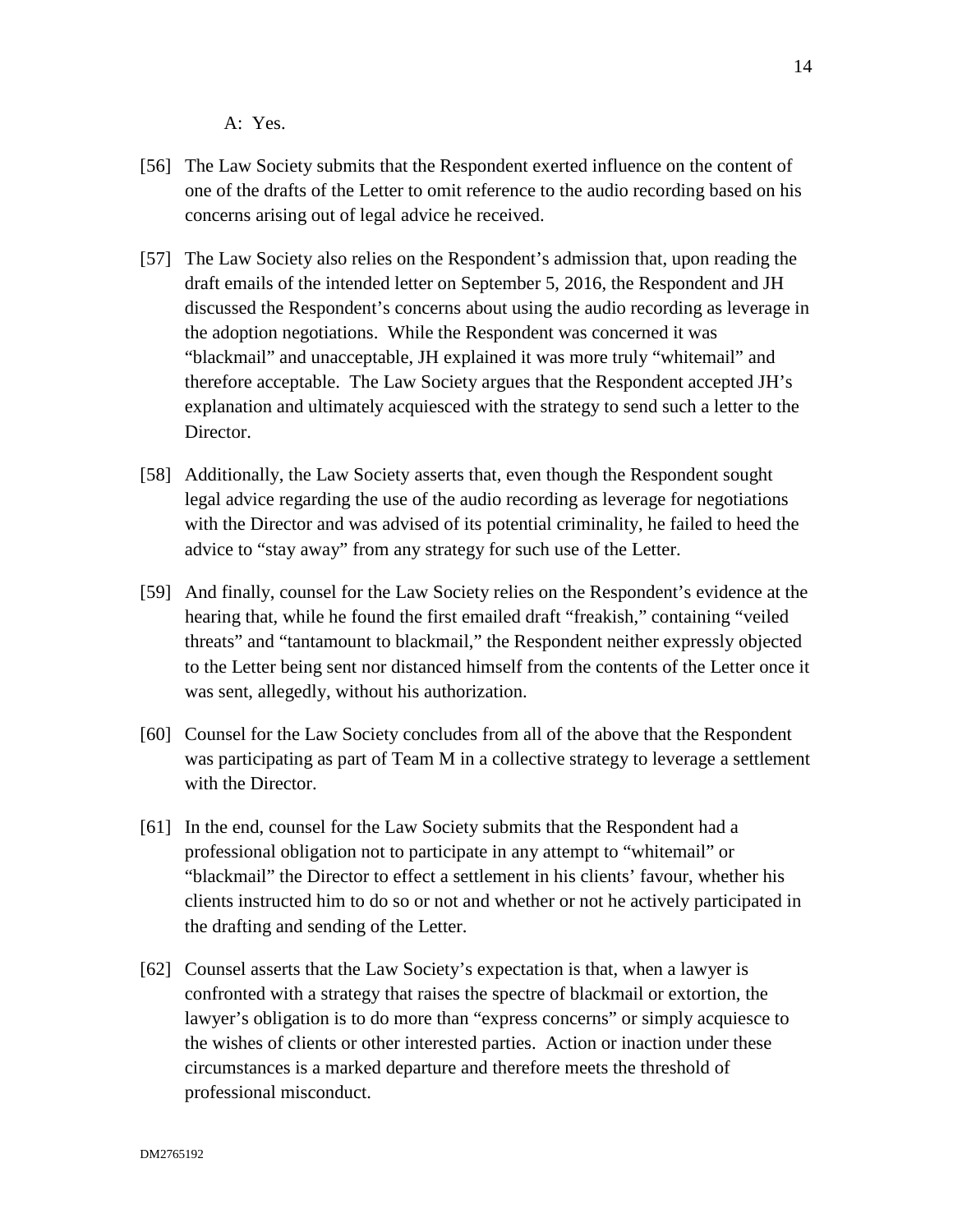## **The Respondent**

- [63] The Respondent maintains that he opposed the strategy of sending a letter to the Director, preferring instead to cross-examine the social workers. Secondly, he objected to the threatening tenor of the Letter and to its reference to the audio recording. When it was clear a letter would be sent against his better judgment, he anticipated seeing a final draft of any letter before it was sent to the Director. While he reviewed early drafts of the Letter, and was successful in having the reference to the audio recording removed, he did not see the final draft that contained the threat of "sanctions."
- [64] Counsel for the Respondent argues that the Respondent maintained two fundamental concerns to the end:
	- (i) the risk of criminal prosecution flowing from the disclosure of an unlawful covert recording; and
	- (ii) the notion that the proposed content could be viewed as blackmail.
- [65] Counsel for the Respondent argues there was an abundance of evidence through various discussions and communications with Team M of the Respondent's grave concerns regarding the Letter that would have left no doubt about his opposition to the Letter being sent.
- [66] Further, counsel for the Respondent asserts that the Respondent did not see the final draft of the Letter before it was sent and that it would be inconsistent if he had supported it, given that the addition of the words "appropriate sanctions" only served to exacerbate his concerns regarding the perception of blackmail.
- [67] Additionally, the Respondent acknowledges that, whether he read the Letter at the time it was delivered, or the next day, he viewed it as a "*fait accompli.*" Therefore, notwithstanding his opposition, he knew the perception of the recipients of the Letter would be that it had been sent with his approval.
- [68] Following his receipt of the final draft of the Letter by email, counsel for the Respondent argues that the Respondent was faced, on a number of levels, with a "perplexing dilemma" that essentially paralyzed him. As a consequence, he chose to do and say nothing to dissociate himself from the Letter, either through further comments to Team M, or by reporting his situation to the Law Society. Nevertheless, counsel argues that the Citation does not accuse the Respondent with "failing to dissociate himself from the Letter after it was sent."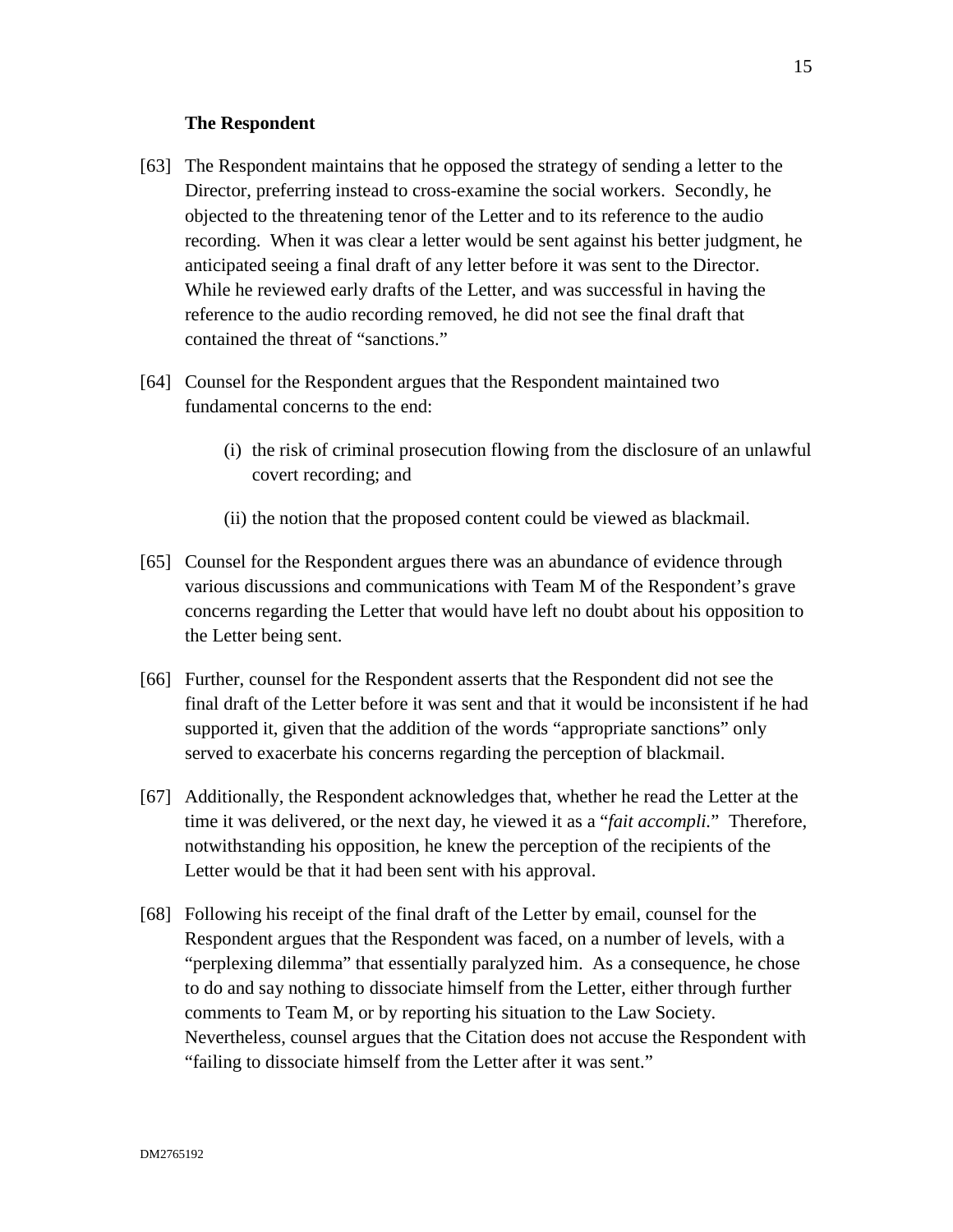- [69] Counsel for the Respondent argues that the use of the word "permitting" is undefined, vague and essentially overly broad as it can include "… express consent or authorization to the more expansive acquiescence through inaction or silence."
- [70] Counsel for the Respondent submits that any ambiguity on these points should be decided in favour of the Respondent.

## **ANALYSIS**

[71] To begin, any analysis of the Respondent's involvement in the events leading up to the sending of the Letter to the Director must focus on the identification of the Respondent's true clients.

### **Who did the Respondent represent?**

- [72] While the Respondent was in communication with at least the birth mother shortly after he became involved as counsel for the Birth Parents, the Respondent testified at the Hearing that he had not been in direct communication with either Birth Parent for the five months prior to and immediately surrounding the issuance of the Letter on September 5, 2016,.
- [73] Accordingly, the Respondent conceded that he did not have any instructions about the Letter from the Birth Parents and that his bills were being paid by the Foster Parents or LM's father.
- [74] The Respondent candidly admitted that he acted and was viewed as "co-counsel" with JH. As such, he provided legal advice to the Foster Parents, and he testified that the pursuit of adoption of SS by the Foster Parents was a "group effort."
- [75] Counsel for the Respondent submitted that the Respondent was "... part of a coordinated team effort …" that "… included direct communications with the Foster Parents (with JH's consent)."
- [76] Accordingly, based on this evidence, the Panel has no difficulty in finding that during the exchange of views and communications between the Respondent, JH and other members of Team M, the Respondent was acting as co-counsel (either informally or formally) for the Birth Parents, the Foster Parents and LM's father.

### **The Respondent's level of participation in the drafting of the Letter**

[77] Having determined that the Respondent was co-counsel in relation to the Foster Parents' attempts to adopt SS, the Panel must consider the Respondent's level of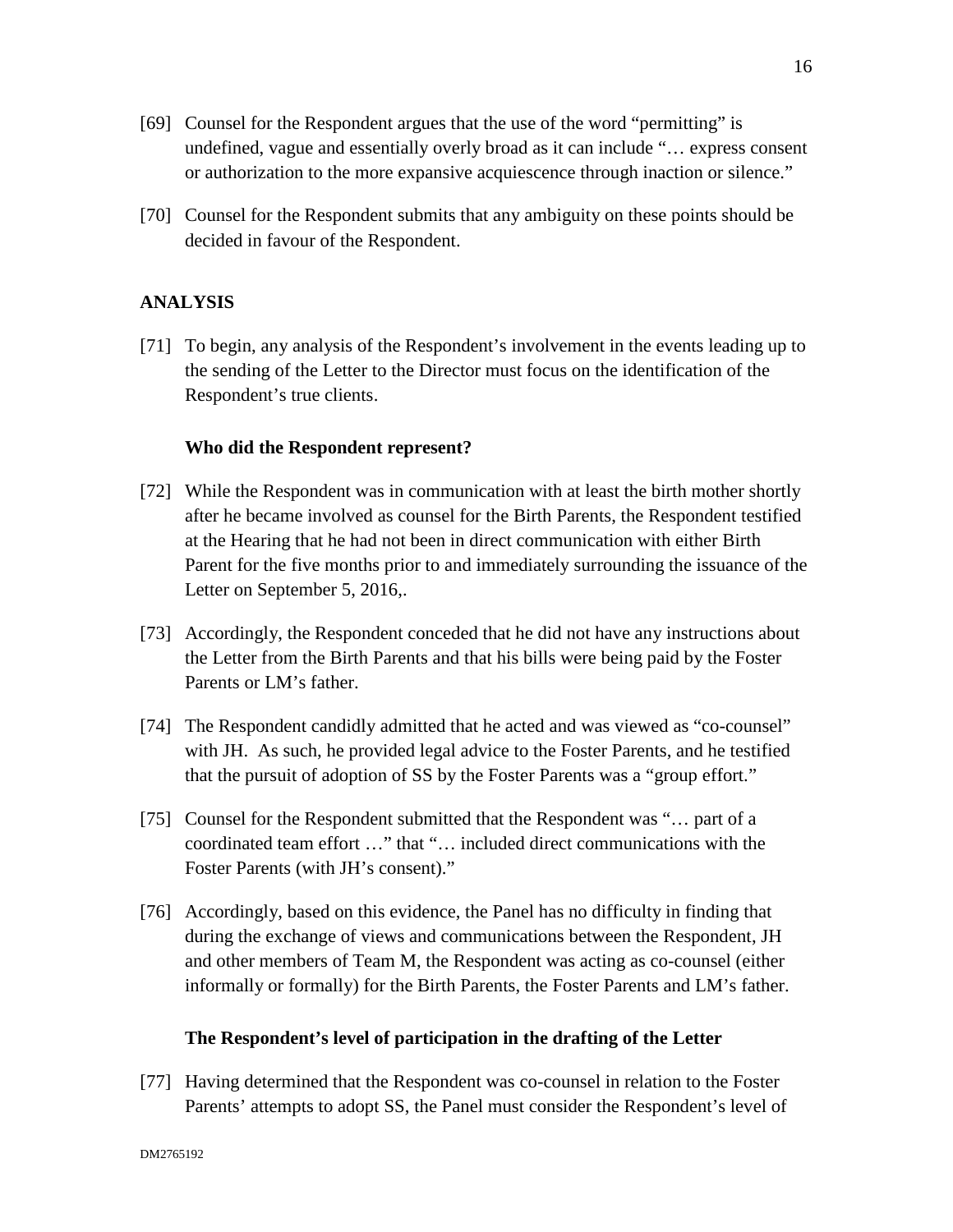participation in the discussions on what to do with the false affidavit of the social worker.

- [78] The Panel accepts the Respondent's evidence at the Hearing that it was JH's idea to send a letter.
- [79] The Panel accepts further that the Respondent had concerns from the outset about the use of the audio recording and reference to it in any communications with the Director, and that he preferred the option of cross-examining the social workers. Nevertheless, he failed to convince the other members of Team M to pursue that strategy.
- [80] It is of note that, on September 1, 2016, four days before the drafting of the Letter, the Respondent obtained legal advice from a friend and colleague who specialized in criminal law and who advised that:
	- (a) criminal charges for the creation of the recording contrary to section 183 of the *Criminal Code* were less likely if the Crown did not have access to the actual tape recording;
	- (b) using the social workers' perjury/tape recording as "leverage to effect a settlement" would constitute blackmail / extortion; and
	- (c) the Respondent should "stay away from the situation," meaning from any such "leverage" attempt.
- [81] On the point of the advice to "stay away," the Respondent called lawyer JM who testified that that was part of his advice to the Respondent. The Respondent had no specific recollection of those words but agreed they were "probably" said. The Panel finds the Respondent was cautioned by JM to distance himself from any attempt to leverage a settlement.
- [82] Accordingly, notwithstanding his concerns and the legal advice to "stay away from the situation," the Respondent continued to be engaged in drafts of the Letter on September 5, 2016. To that end, in his reply to the NTA, the Respondent acknowledges that he anticipated reaching an agreement on the Letter and that it would be appropriate to refer to the Respondent's instructions on behalf of his clients within that letter.
- [83] There was much argument regarding a teleconference on speaker phone related to one of the drafts of the Letter between the members of Team M and the Respondent. Counsel for the Law Society argued this call did not take place.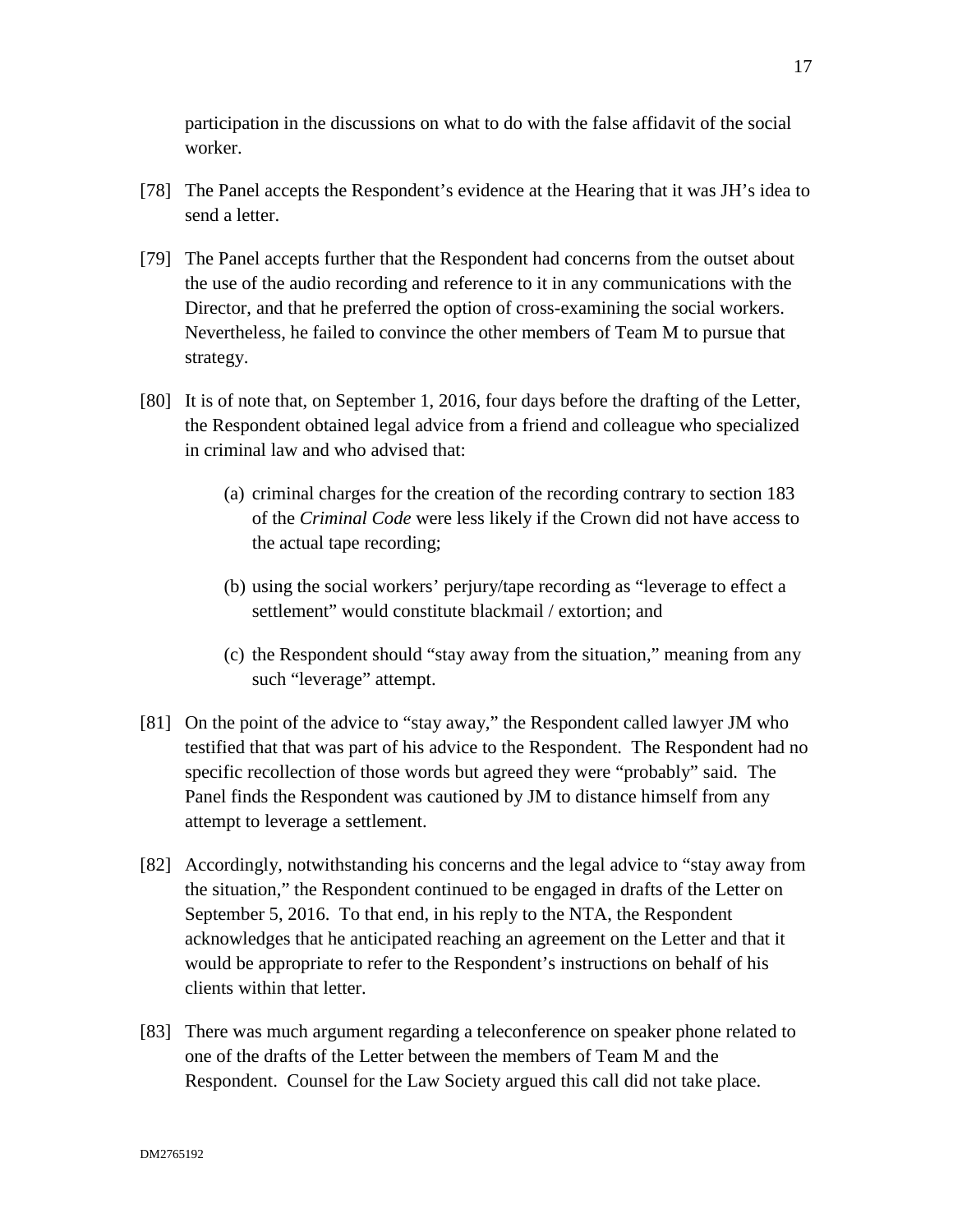Counsel for the Respondent argued that it did and called the Respondent's assistant, AK, to testify to that effect.

- [84] While AK was very earnest in her evidence; she did not shed any reliable evidence for the Panel to determine conclusively whether or not a call had indeed taken place at the critical time, nor to the content of the discussion.
- [85] AK testified that the Respondent was diligent about recording time sheets; however, the Respondent did not produce a time sheet to support this particular call, while others surrounding the discussion of the content of the Letter were produced.
- [86] At best, AK corroborated she overheard the Respondent expressing concern about potential criminal prosecution, the Letter being perceived as blackmail and his desire to cross-examine the social workers.
- [87] Counsel for the Law Society submits, and the Panel agrees, that the more likely scenario is that the Respondent was engaged in calls with members of Team M and JH between 5:00 pm and 7:00 pm on September 5, 2016. Counsel goes further to suggest that, during one of those calls between JH and the Respondent, the Respondent gave his approval to Team M's plans as reflected in JH's email to the group at 7:22 pm with the words "Nathan approves."
- [88] Accordingly, the Panel finds that the Respondent was a clear participant in the discussions on the strategy of how to leverage Team M's position using the false affidavit for the following reasons:
	- (a) he was included in all emails as a member of Team M;
	- (b) he recommended cross-examining the social workers due to concerns about blackmail arising from legal advice he received;
	- (c) his suggestion was rejected by Team M in favour of sending a letter;
	- (d) he then turned to participating by editing the letter to mitigate the risk it imposed;
	- (e) he reviewed all drafts, including the final draft, but did not express his objection to it being sent before or after the Letter was sent; and
	- (f) notwithstanding the serious cautions he received through legal advice to "stay away from the situation," the Respondent made a clear decision not to heed such advice and remained an active member of Team M.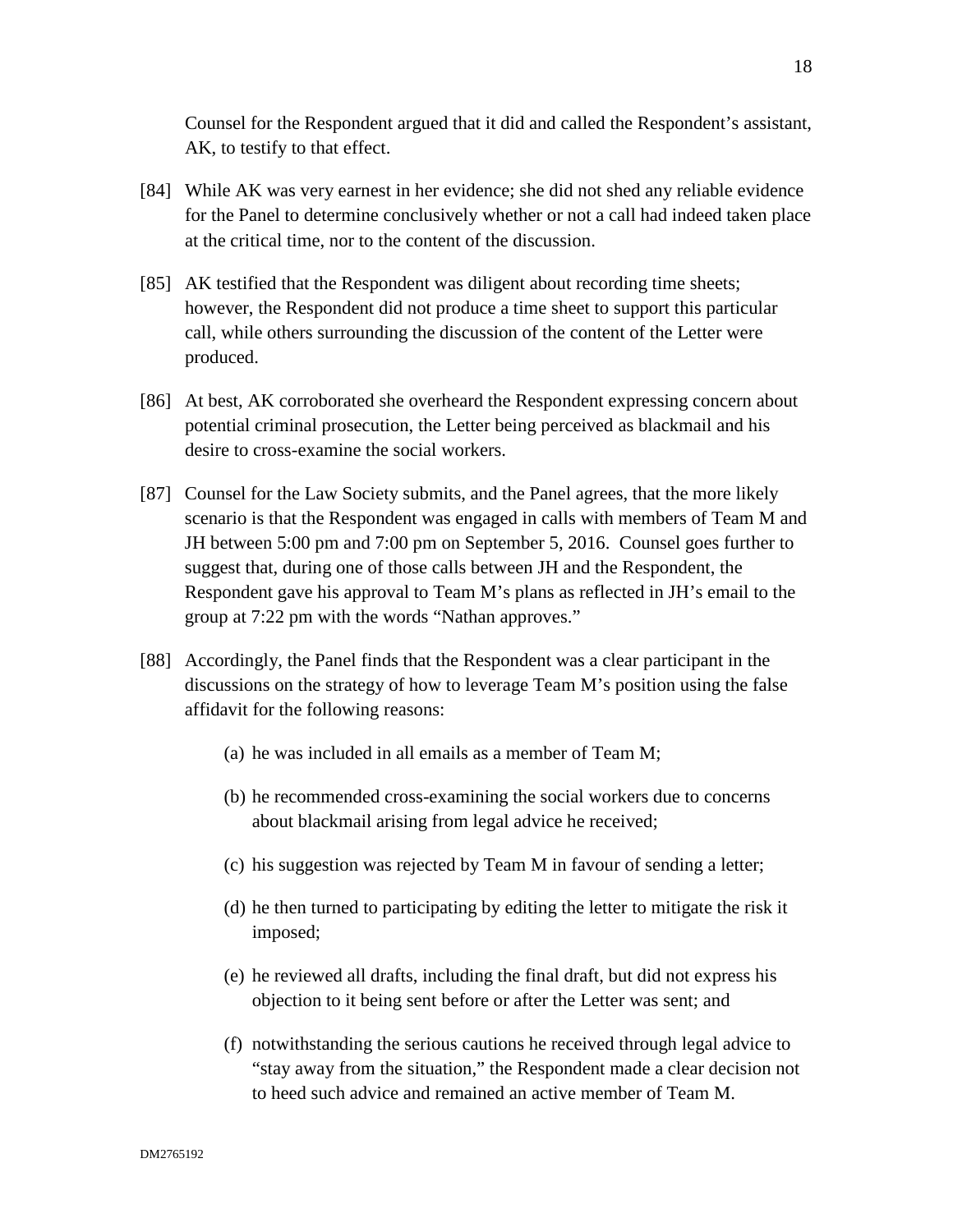## **Did the Respondent permit the Letter to be sent?**

- [89] Turning to whether the Respondent "permitted" the final form of the Letter to be sent, the Respondent testified that he did not see the final form of the Letter that was sent to the Director until the morning of September 6, 2016. This assertion was forcefully challenged by counsel for the Law Society.
- [90] The Law Society relies on the Respondent's time sheet on September 5, 2020 at 7:48 pm, which refers to a conversation with JH suggesting changes to the Letter that were incorporated from the 7:22 pm Draft into the final 8:04 pm Draft. Counsel for the Law Society suggests that the changes could have included a reference to sanctions.
- [91] Counsel for the Respondent denies the Respondent reviewed the last draft with the insertion of the words "appropriate sanctions," and was thus deprived of the opportunity to permit or object to the Letter before it was sent.
- [92] In his evidence in chief, the Respondent acknowledged that he essentially gave up efforts to dissuade JH and Team M from sending the Letter. Further, he conceded in evidence that, after many discussions with Team M, particularly on the evening of September 5, 2016, it was "a waste of time to talk to them … they had made up their minds."
- [93] The Respondent further admitted in chief that, when he did read the final Letter, he did not raise his concerns to JH, notwithstanding he was "quite disturbed" that it had been sent.
- [94] JH testified that the Respondent never gave any indication to him that he should not send the final draft of the Letter, nor did he receive any objection from the Respondent after the Letter was sent.
- [95] The Panel was greatly concerned with the Respondent's explanation as to why he did not declare an emphatic opposition to the sending of the Letter, either before or after it was transmitted. He testified that he felt that JH's mind was made up and that there was no longer any point in arguing further. Whether or not he approved of the final form of the Letter containing reference to "sanctions," he was aware that the Letter was going out. His emphatic condemnation of the content of the Letter expressed at the Hearing was not evident in any of his communications or actions in the aftermath of its delivery.
- [96] In further communications with JH at 8:43 pm on September 5, 2016 regarding the ordering of transcripts of earlier related court proceedings – after the Letter had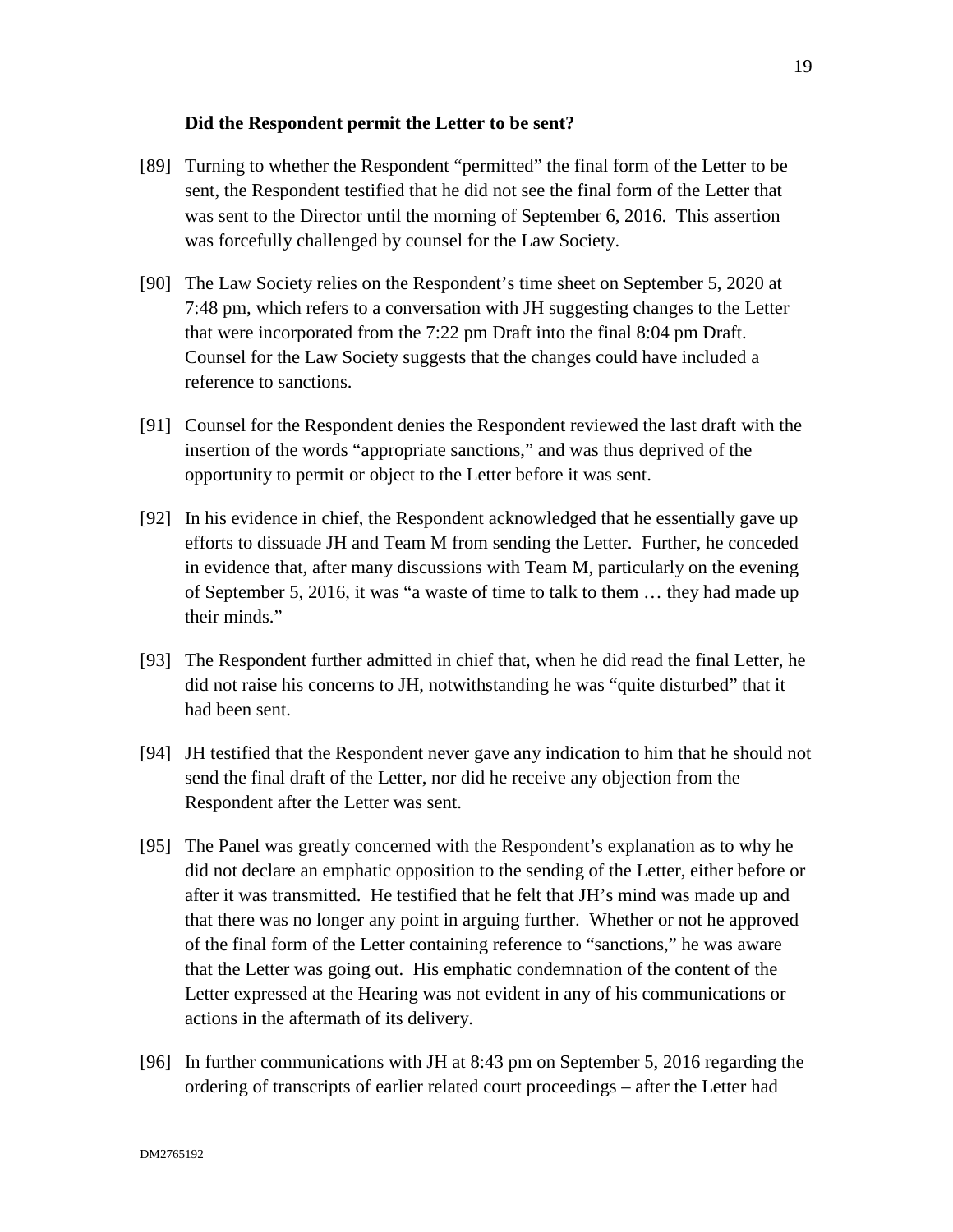been sent – the Respondent did not express any objections or denials of consent to send the Letter.

- [97] Accordingly, the Panel finds that the Respondent made no decisive objection to the sending of the Letter before or after its transmission, nor did he deny permission for it to be sent. As a consequence, he "permitted" the Letter to be sent.
- [98] The evidence demonstrates that, while the Respondent initially expressed opposition to the strategy of sending a letter to the Director, when his concerns were disregarded, he admitted it was "a waste of time" to continue to object when he perceived the minds of Team M were made up. The Panel finds that acquiescence in the face of a threat designed to influence a government official (the Director), is a clear marked departure from the conduct that the Law Society expects of lawyers.

## **Attempt to obtain a benefit**

- [99] In cross-examination, the Respondent agreed that the Letter would be sent by JH to effect an end and that "end" was a settlement. The Respondent agreed he understood that settlement meant the adoption of SS by the Foster Parents.
- [100] The evidence supports, and the Panel finds, that there is no doubt that the tone in the first draft, and the threatening words added in the final form of the Letter, were designed to influence the Director to exercise her statutory decision-making authority to an improper purpose, a clear benefit to his clients.

## **Conclusion**

- [101] Counsel for the Respondent vigorously argued that the Respondent's opposition to the Letter being sent remained evident throughout his involvement with Team M. The Panel disagrees. The evidence is clear that the Respondent was aware a letter using threats to effect a settlement would be sent. His complicity, even if passive, is contrary to section 3.2 of the *BC Code.*
- [102] At minimum, the first draft of the Letter crossed that threshold. By the Respondent's own evidence, he viewed the first draft as "freakish," containing a "number of veiled threats." Subsequent edits failed to remove the tone and spectre of a threat. The breach was only aggravated by adding the words "appropriate sanctions" to the existing threat of exposing the perjury of the social workers.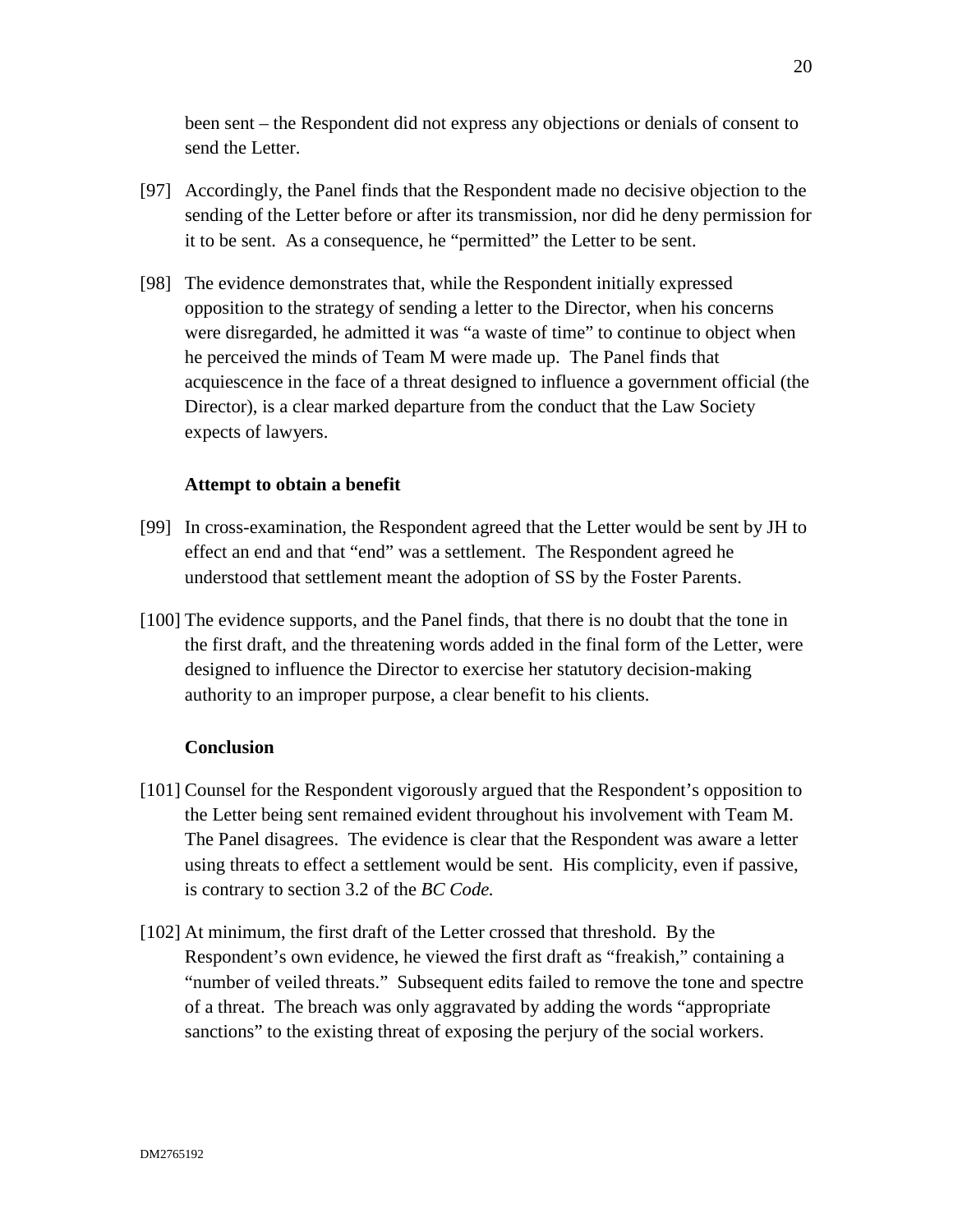- [103] Both parties strongly disagreed on the Respondent's failure to distance himself either before or after the sending of the Letter and the reasons why he did not emphatically oppose the drafting or sending of the Letter.
- [104] The Panel adopts the submissions of counsel for the Respondent that it is " … his subjective state of mind *prior* to the sending of the letter that is engaged by the citation, not a prescriptive formula for how he ought to have expressed that state of mind to others." [emphasis added]
- [105] The Panel finds there was an abundance of documentary and oral evidence from the Respondent that he subjectively understood a threatening letter would be sent. He expressed concern with how it was framed, yet he permitted the Letter to be sent. The Panel finds that the Respondent's informed acquiescence to sending a letter containing a threat of exposing perjury for the benefit of his clients constitutes a marked departure and therefore professional misconduct.
- [106] The Law Society imparts a positive obligation on every lawyer to comply with the *BC Code*. Where the *Code* is clearly about to be breached, or has been breached, the lawyer then must withdraw when all else fails, as in these circumstances.
- [107] The Respondent confirmed in his evidence that he did not seek instructions from his clients, the Birth Parents, about any aspect of the plan proposed for dealing with the conduct of either the Director's staff, nor the concept of threatening sanctions against those same staff persons. Counsel for the Law Society argued that, in failing to do so, the Respondent impaired the likelihood of the clients' express wishes for the care of their child and exposed them to sanctions themselves. As concerning as this is to the Panel, this conduct is outside of the scope of this Citation, and we are unable to address this issue.
- [108] In short, the oral evidence of the witnesses, together with the documentary evidence of emails and telephone time sheets, suggests that the Respondent was deeply embedded in an unusual legal relationship with multiple clients and that both he and JH lost their objectivity.
- [109] In summary, the Panel finds that the evidence supports that, in the course of discussions with Team M on what to do with the false affidavit, a proposal to use it as leverage was advanced. Notwithstanding that the Respondent expressed his misgivings at the outset and offered a viable alternative, he essentially was "out voted" by Team M. Instead of withdrawing, he acquiesced and permitted the Letter to be sent to the Director.